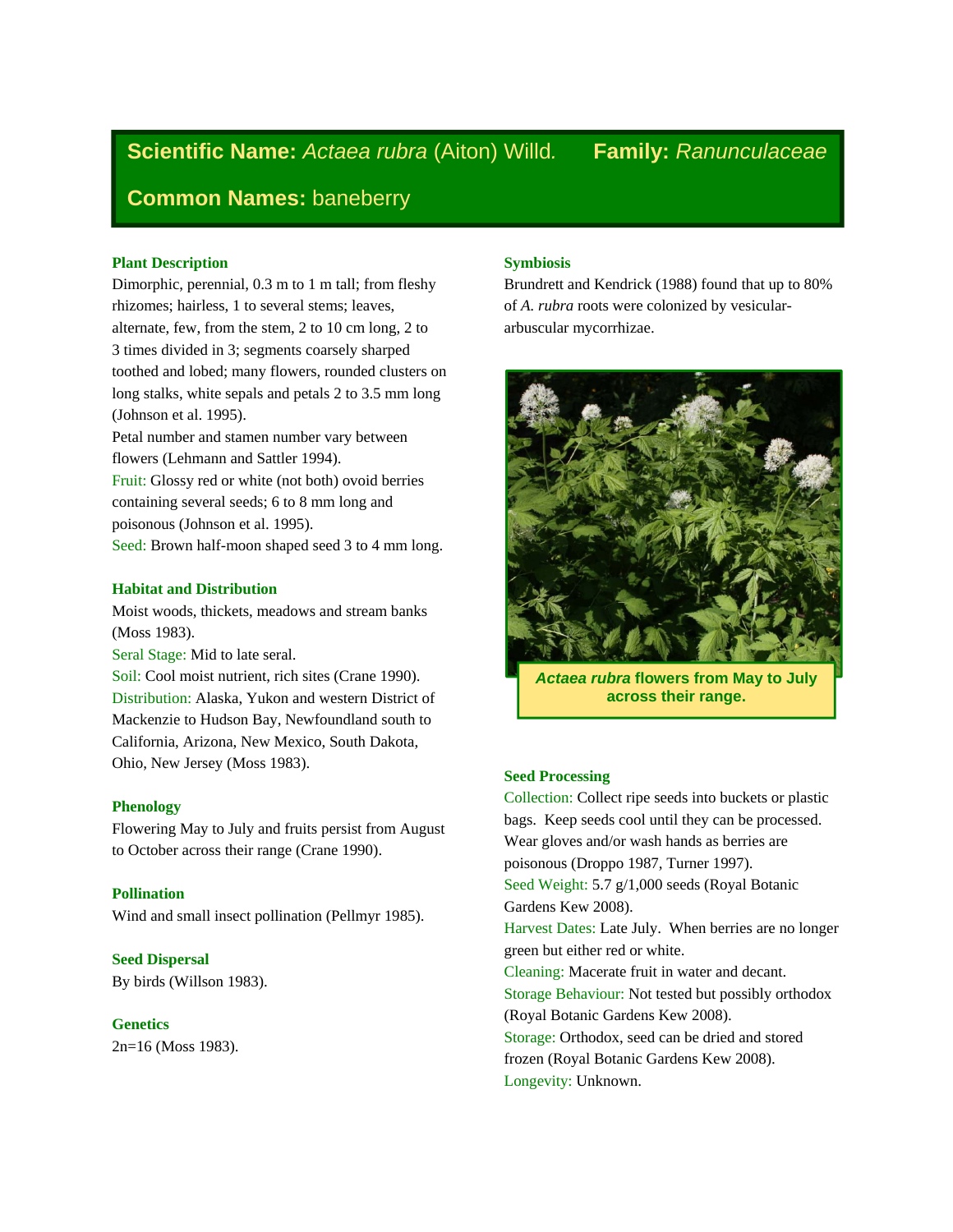## **Propagation**

Natural Regeneration: Spread by rhizomes (Johnson et al. 1995).

Germination: Takes 2 years to germinate (Crane 1990). Germination occurred 243 days after sowing and only 8.8% of the seed germinated (Crane 1990). Pre-treatment: Stratify 4 weeks in warm conditions and 6 weeks cold (Crane 1990).

112 days stratification was done at 22/17ºC (Baskin and Baskin 2002).

Sow at 18 to 22ºC for 2 to 4 weeks, move to -4 to 4ºC for 4 to 6 weeks, move to 5 to 12ºC for germination (Clothier 2012).

Planting Density: No literature found.

Seed Rate: No literature found.

Vegetative Propagation: No literature found.



## **Aboriginal/Food Uses**

Food: Is poisonous (especially for children – Droppo 1987) and can cause death; ingesting this plant is not recommended (Johnson et al. 1995). The toxicity of baneberry is attributed to an essential oil which produces symptoms of severe gastro-enteritis (Turner 1997).

Medicinal: Native Americans used the roots to treat coughs and colds, sores, hemorrhages, stomachaches, syphilis, and emaciation; preparations from the entire plant as a purgative; and infusions from the stems to increase milk flow (eFloras n.d.).

Other: Used in various Native American ceremonies (eFloras n.d.).



**two colour variations white and red.**

## **Wildlife/Forage Usage**

Wildlife: Is consumed by several bird species (Crane 1990).

Livestock: Not consumed unless there is no other palatable forage available and can be deadly to livestock. Poor to fair forage (Crane 1990). Grazing Response: Increaser (Tannas 2004).

## **Reclamation Potential**

Low to moderate value for erosion control and revegetation potential and provide moderate biomass to a disturbed area. Easily grown from seed (Crane1990).

#### **Notes**

*Actaea rubra* is listed as 83% intact (less occurrences than expected) in the Alberta oil sands region (Alberta Biodiversity Monitoring Institute 2014).

## **Photo Credits**

Photo 1: Anneli Salo @ Wikimedia Common 2010. Photo 2: Hardyplants @ English Wikipedia 2012. Photo 3: Walter Siegmund @ Wikimedia Commons 2012.

## **References**

Alberta Biodiversity Monitoring Institute, 2014. The status of biodiversity in the oil sands region of Alberta. Alberta Biodiversity Monitoring Institute, Edmonton, Alberta. 47 pp. http://www.abmi.ca/FileDownloadServlet?filename= The%20Status%20of%20Biodiversity%20in%20the